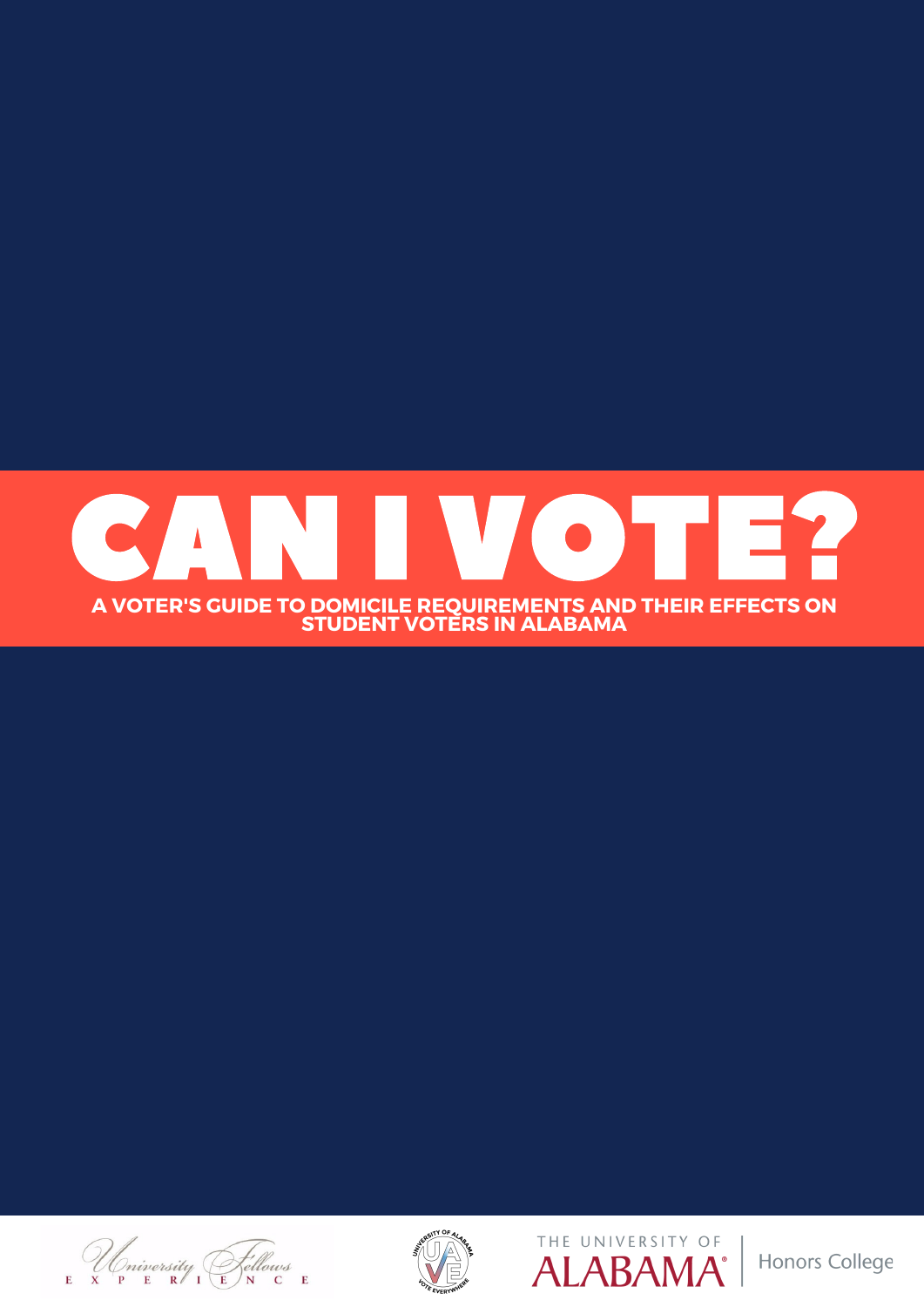

Over 6% of Alabama's [population](https://www.univstats.com/states/alabama/student-population/) is enrolled in an institution of higher learning. Too often they find themselves asking a crucial question: **"Can I vote?"**

Voter suppression can take many forms. It can look look like policies that restrict access to the ballot box because of lack of resources, like voter ID laws. It can look like drawing district lines to pack and crack the influence of voters of color. But, just as dangerously, it can take on the form of misinformation, attempting to pass itself off with specialized language, often legal in nature.

Voter registration, especially in Alabama, can be a harrowing process for voters, activists, and campaigns, many of whom have little or no knowledge about the kind of legal language found on a voter registration form - nor should they be expected to.

For students, one of the most malicious pieces of misinformation surrounds the concept of **domicile.** Students are often told, in Alabama, that their domicile - and thus the only place where they can cast their vote - is at the home of their parents. Sometimes this is paired with misinformation about financial aid, or tax dependency; students are told that their voter registration at their college address can change their status as an

in-state or out-of-state resident, or could strip them of dependency status and change their tax calculations.

#### **All of that is wrong.**

But, because local campaigns, activists, and community volunteers don't have the training, the time, or the access to the right information they often react to this misinformation with a perfectly reasonable response: they stop engaging with students, stop turning them out to the polls, and thus handicap the process of building civic attitudes and habits that will shape how students interact with their democracy long after they leave school.

This report aims to change that response. It aims to explain what domicile is, how it interacts with voter registration law for students, and to offer the expertise necessary to combat this insidious voter suppression tactic. This is a report for laypeople who know little or nothing about election law. This is a report for students with questions about their ability to register to vote, for local volunteers, and for all Alabamians.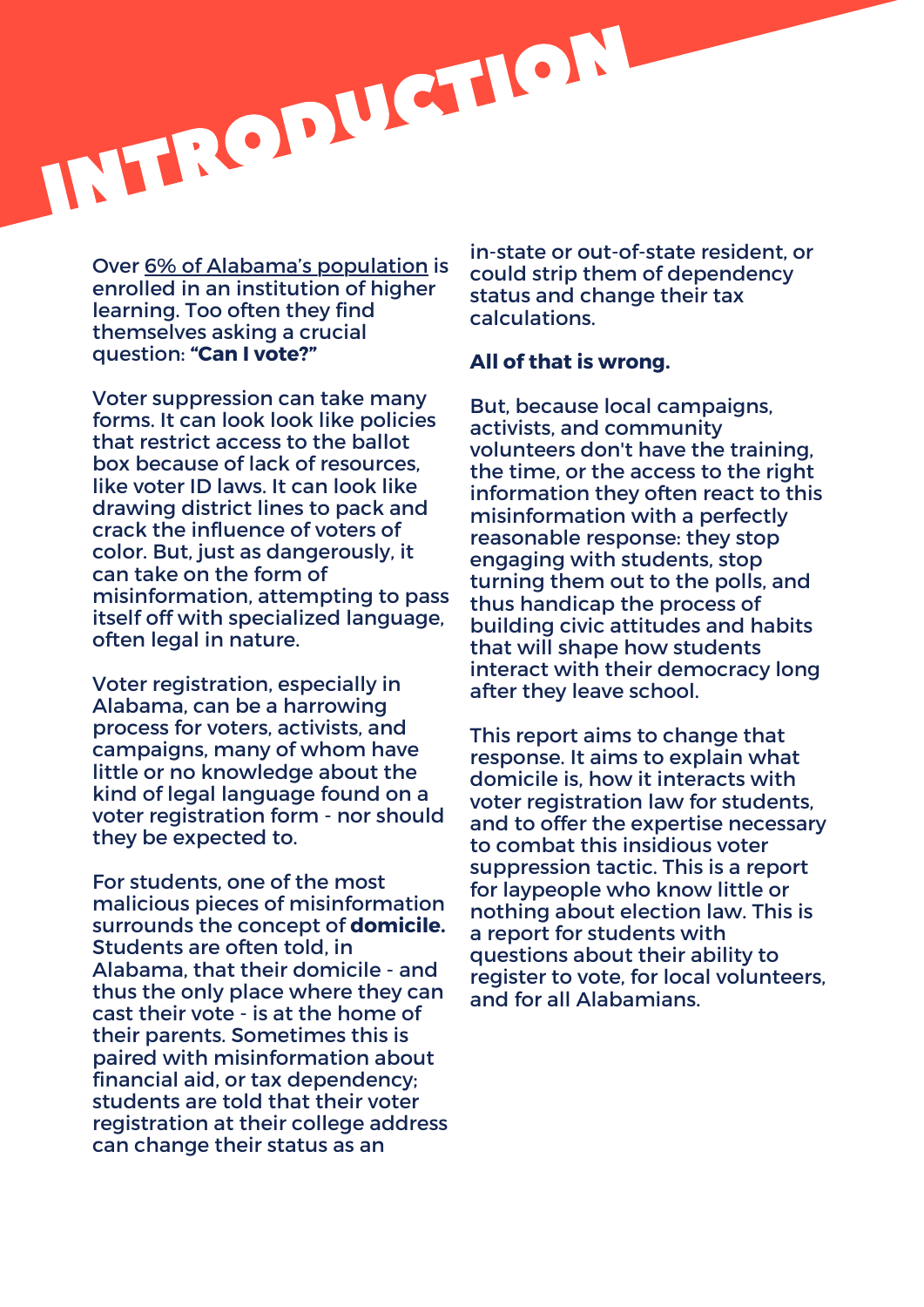# WHAT DOMICILE IS.

### TWO DEFINITIONS:

In everyday language, when we say the word **domicile**, we mean a **home.** Though it sounds a bit oldfashioned, it can be used interchangably with words like "dwelling," "abode," or "residence."

When a lawyer uses the word **domicile**, it means something slightly more specific: **the place you call home for legal purposes.** This is useful for making distinctions for someone who might own two or more homes, or for someone who might spend most of their time on the road.

**Domicile** is an important legal concept for all kinds of reasons. The United States is a nation where state, county, and municipal governments are hugely important to the way we live our lives.

Most people, most of the time, only live in one place. They own a home, rent an apartment, or live with a loved one, and much of their life takes place in one community. Think of all the local rules, like a sales tax, a zoning regulation, or a leash law that impact your daily life. Think of the interactions with mayors, city councilors, members of the school board, and county commissioners that make up your interactions with the government.

But for those who move around frequenly or who own homes and properties in multiple communities, it might get confusing where they belong, and which local rules and regulations apply to them.

That's why we have **domicile**, to make sure that everybody belongs somewhere. And it is crucial for making sure that **everyone has a voice in our democracy.** Think, for example, of someone in the Air Force, deployed overseas, or just to a different part of the country, for a time. We want to make sure that person still gets to vote at home, and help make decisions for the place they consider theirs. For that reason, Alabama voters must establish domicile to register to vote - but the way that process works is a little compicated. We'll address how that works on the next page.

# WHAT DOMICILE ISN'T.

**Domicile**, for political purposes, is **distinct** from other ways we think about legal residence.

For instance, domicile isn't the same as one's dependency status for tax purposes. It is entirely possible to call one place home and to rely on someone who lives somewhere else for financial support.

Domicile also isn't the [same](https://registrar.ua.edu/academics-policies/residency-for-tuition-purposes/) as one's in-state or out-of-state status for students. Universities and colleges define **domicile** and **residency** differently than the State of Alabama, and for different purposes when billing tuition. Those definitions are designed to rely more heavily on the status of a parent than the definition used by Alabama for the purpose of establishing voter registration. Though the two processes use similar words and deal with similar topics, they are **distinct** from each other and broadly allow - and even encourage - the possibilty that an out-of-state student pays out-of-state tuition while voting in Alabama.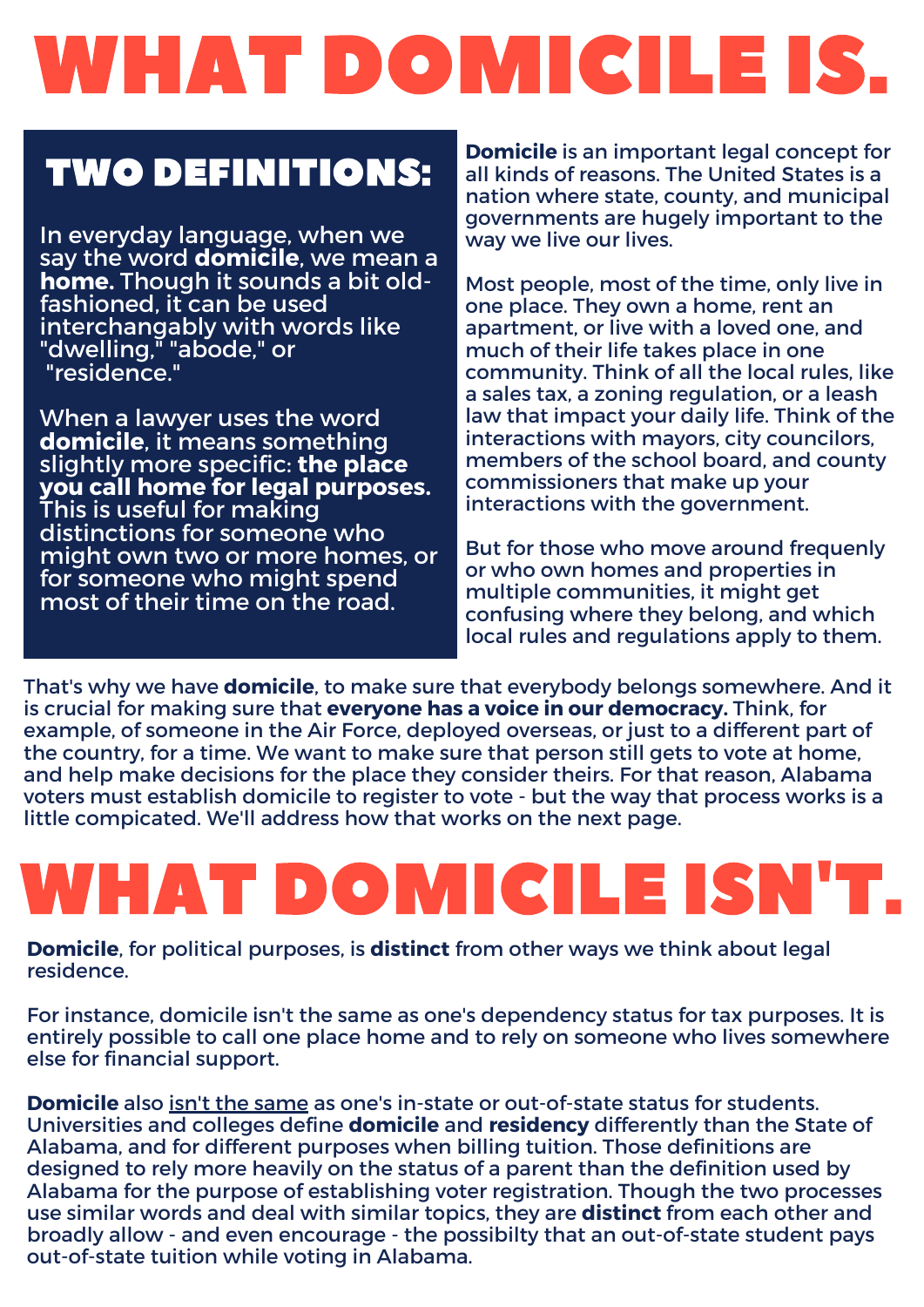## WHO CAN VOTE?

The state of Alabama requires voters to be domiciled before they can register to vote.

When Alabamians register to vote, they do it through their local **Board of Registrars (BOR).** Whether you are filling out the voter registration application online or mailing in a form, it is going to an office, most likely in your county's courthouse or courthouse complex, where the Board of Registrars is located.

Every BOR uses the same Voter Registration form to collect voter information. When you register to vote **the information you provide on that form** is what is collected, and what is used to verify your registration. The only requirements that must be met before you can register to vote are located in the blue box on the right of this page.

**The Alabama Voter Registration Form doesn't ask about domicile.** In fact, it is exceedingly rare for a voter to **ever** be asked about their domicile. It really only happens in very rare court cases challenging election outcomes.

So how do voters know if they **are** domiciled? Why do we even require domicilation before registration if it isn't enforced?

**The answer is simple:** registering to vote is the single most important aspect of how we determine someone's domicile. If a voter follows the rules laid out in the voter registration form, is truthful on the form about where they live, and demonstrates their commitment to a community by registering and voting in that community, they are **nearly always determined to be domiciled in that place.**

**It has long been settled law that a student has the ability to choose their place of voter registration. They can make the decision to be registered at their parents home or attheir campus address - in effect, a student gets to decide theirdomicile through registering to vote.**

## SO WHAT?

If students have the right to choose where they register to vote, and when they register they provide ample evidence for the location of their domicile, why does anyone care about domicile at all?

#### ALABAMA'S VOTER **REGISTRATION** REQUIREMENTS.

- 1. Be a citizen of the US.
- 2. Live where you are registered to vote for 30 days before the election.
- 3. Not be someone convicted of a "disqualifying felony."
- 4. "Not have been declared 'mentally incompetent' by a court. "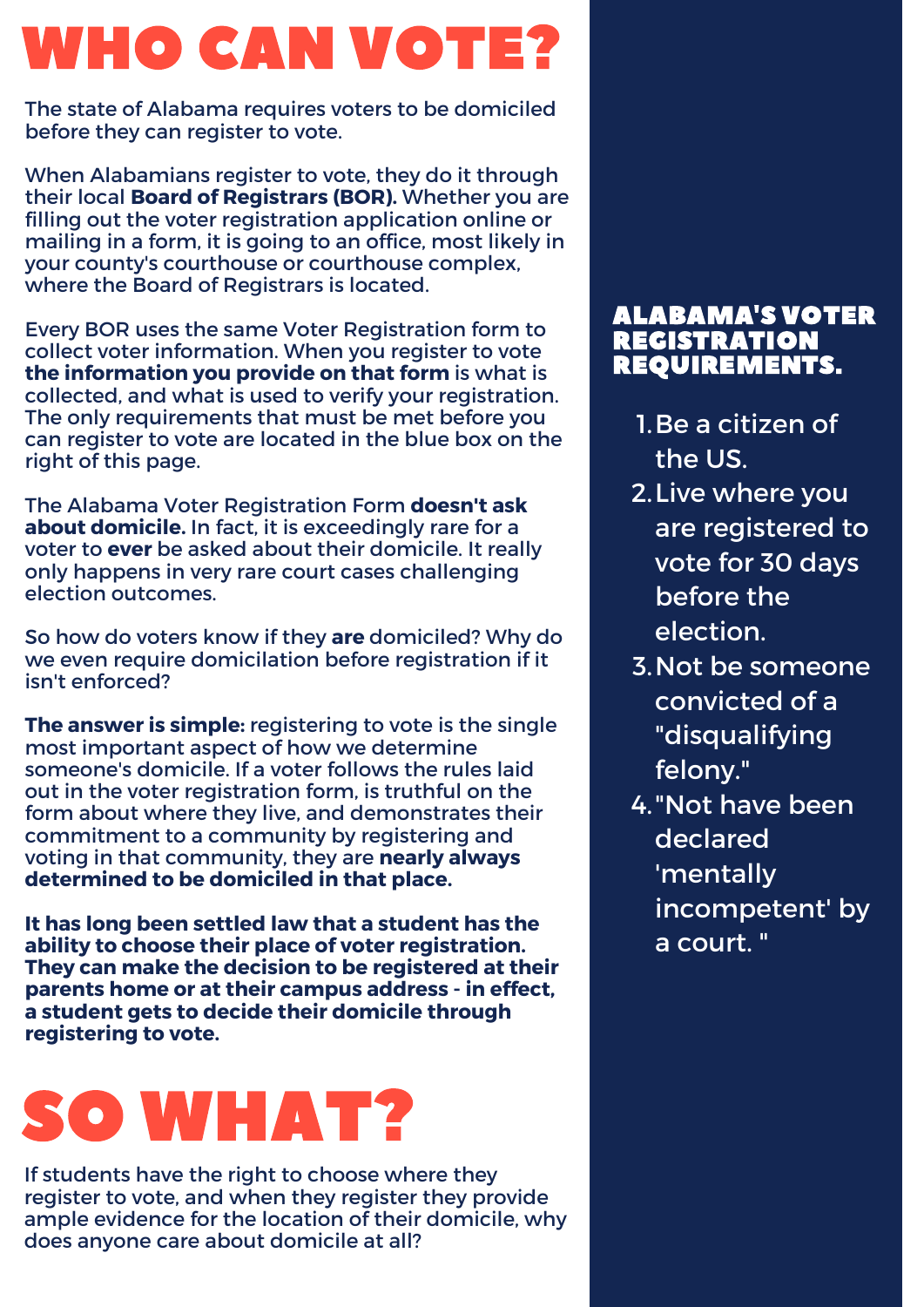## CASE LAW: HORWITZ V. KIRBY(2015)

Most of the misinformation about domicile in Alabama relies on the findings of a 2015 Alabama Supreme Court Case called Horwitz v. Kirby. In that case, 104 students at the University of Alabama were found to be improperly domiciled in dorms, Greek houses, and other student housing. Some of their votes were thrown out.

In that case, a seperate test for domicile was created for students, and would have required local Board of Registrars to create a special class of voter registration, in which students would be made to go above and beyond the typical voter in proving their intention to be domiciled in a college community.

Since 2015, it has become common to cite Horwitz v. Kirby, and domicile in general, especially on social media, when arguing that college students should not vote in college towns.

Horwitz v. Kirby did establish a new and seperate **domicile** test for college students. But the problem with that decision is that the new standard for college students is unenforcable.

## CASE LAW: SYMM V. UNITED STATES (1978)

In 1978, a case strikingly similair to Horwitz v. Kirby was decided in Texas, where a local Board of Registrars was requiring college student to fill out an additional questionnaire in order to establish their domicile before they could register to vote.

That additional requirement was found unconstitutional, which ruled it could not stand under the **26th Amendment**. In short, to establish anyseperate set of rules that apply only to college students in the establishment of domicile is illegal. That's exactly what Horwitz v. Kirby does.

### CONSTITUTIONAL LAW: THE 26TH AMENDMENT.

The 26th Amendment was adopted in 1971, and lowered the voting age to eighteen. It also makes illegal to enforce voter discrimination against anyone on account of their age, and that includes any discrimination against proxy groups like college students.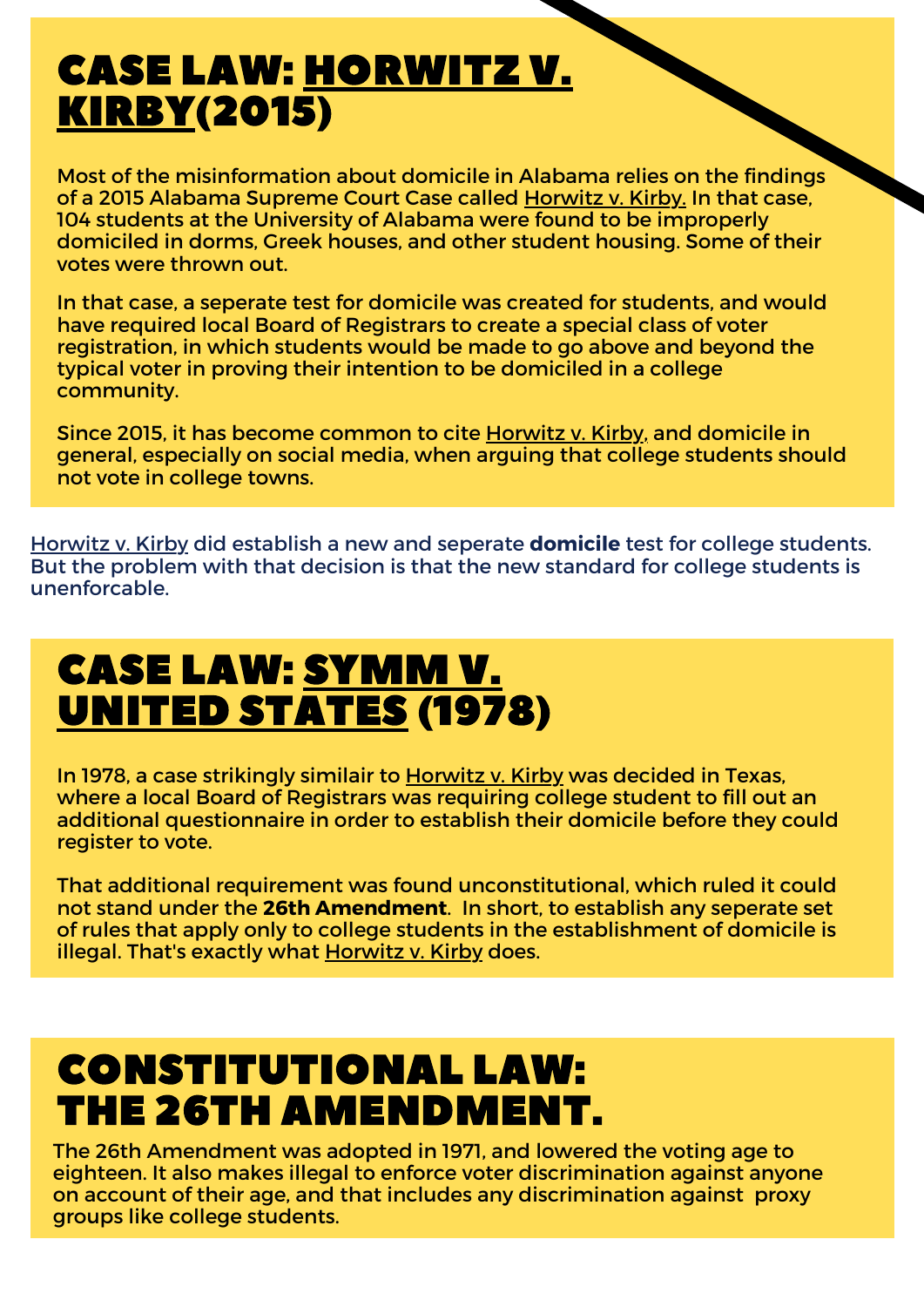#### ALABAMA'S VOTER REGISTRATION REQUIREMENTS.

- 1. Be a citizen of the US.  $\,$
- Live where you are registered to vote for 30 days 2. before the election.
- 3. Not be someone convicted of a "disqualifying felony."
- "Not have been declared 'mentally incompetent' by 4. a court. "

# REMEMBER THESE?

At the end of the day, despite all the talk on social media about how **domicile requirements** after Horwitz v. Kirby mean students can't pick where they want to vote, the voter registration requirements remain the same. Alabama can't enforce the rule established in 2015, because that rule is clearly unconstitutional. It is law - but it isn't a law that means very much.

No court has followed up on Horwitz, and, since 2015, **no students have been turned away by their Board of Registrars for not being domiciled in their college community.** No organizations have gone to court for registering student voters who weren't domiciled, no vote has been challenged, and many students continue to register on campus.

The real result of Horwitz has been fuel for the misinformation flame.

## HOW TO DEAL WITH DOMICILE

**Domicile** is an important part of how we make sure that everyone's voice is heard in our democracy. But **domicile standards** for college students are no higher than for anyone else, and college students who register to vote won't have to face problems with tuition or taxes based on their domicile.

It is unconstituional, under the 26th Amendment, to require college students to demonstrate an "intent" to stay in a place "indefinitely," which the decision in Horwitz v. Kirby would require. To do so would require an additional test for college students in voter registration, which would clearly be age discrimination. As such, the state of Alabama **does not require** the demonstration of **domicile,** nor can they.

If a college student feels so compelled as to register to vote in their college town, and they meet Alabama's few other requirements, they can and should be allowed to register to vote, even if they aren't sure they'll live in that town for the rest of their lives. All those eligibile to vote can vote if they want to, and we should encourage them to make their voices heard.

The best way to deal with domicile is to register students to vote, dismiss misinformation, and work to make voter access in Alabama more equitable and accesible for all.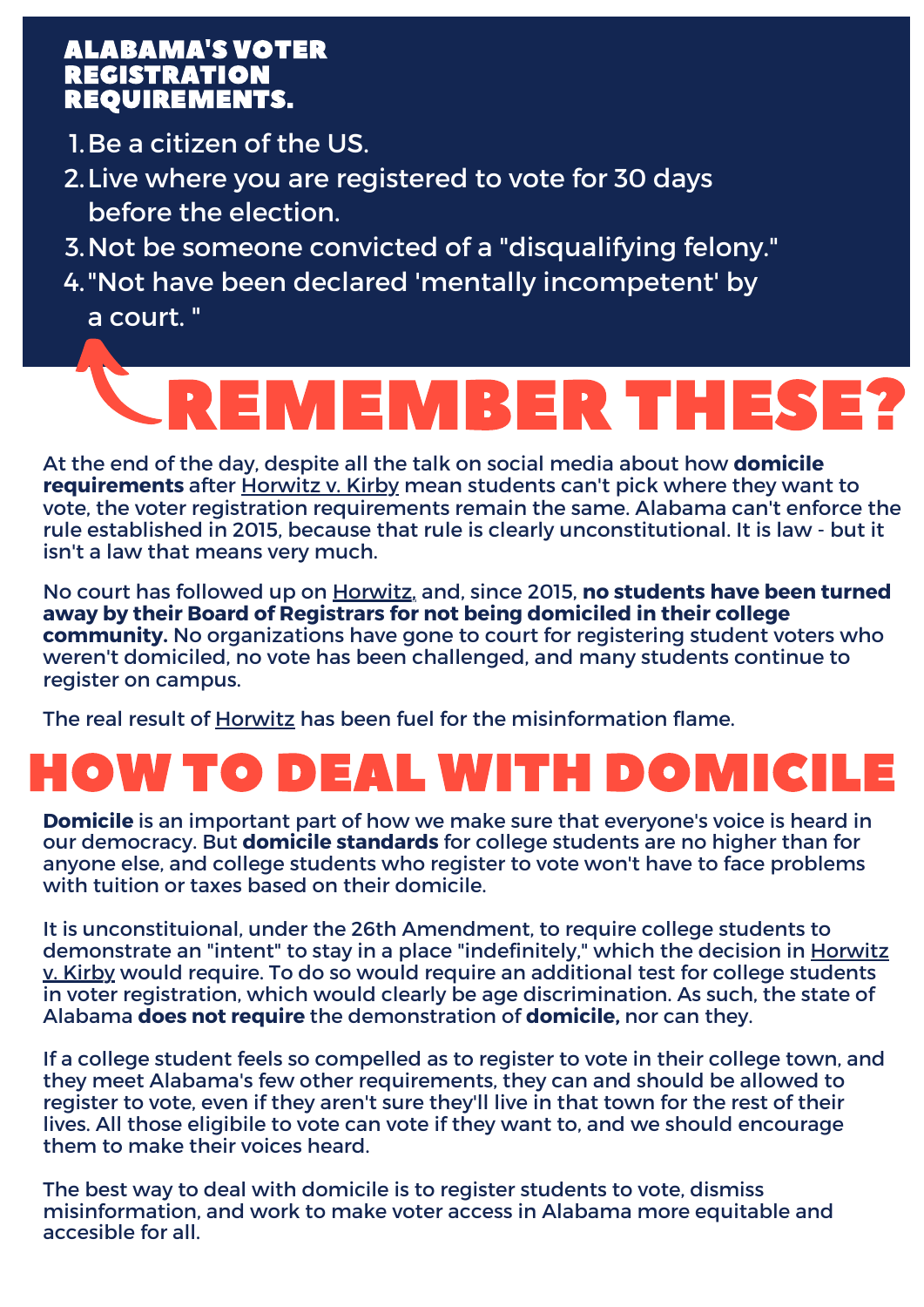# FAQ: FOR STUDENTS

### **Q: Can I register to vote at my college address (dorm room, rental property, etc.) ?**

A: Yes! As long as you meet Alababma's other requirements - being a citizen, living at your address for thirty days before the election and not having had a court take away your right to vote - you can register to vote there.

### **Q: I don't know if I'm going to stay in my college town after graduation - should I really be making decisions for this town?**

**A:** You can make the choice to retain - or register for the first time - at your parent's address, if you don't feel like your college town is home. If you feel like your college town is the place you'd like to vote go ahead - if it doesn't feel right, there's nothing forcing you to vote there. Each student must make that decision for themselves, and neither is right or wrong.

### **Q: I'm an out-of-state student. If I register in Alabama, will that change how my tuition is calculated?**

**A:** No. Colleges care more about where your parents live and don't take voter registration into consideration when thinking about in-state and out-of-state calculations.

### **Q: If I register to vote at an address different from that of my parents, will it keep them from filing their taxes and listing me as a dependent?**

**A:** No. Physical location has nothing to do with where your money comes from - as long as you rely on your parents, they can file with you as a dependent.

### **Q: I've been told I have to be domiciled before I register to vote. How do I do that?**

**A:** There's no form to fill out to establish domicile. If you register to vote, you are asserting your domicile in a place for political purposes. It is that simple, and the only requirements you need to worry about are on the voter registration form.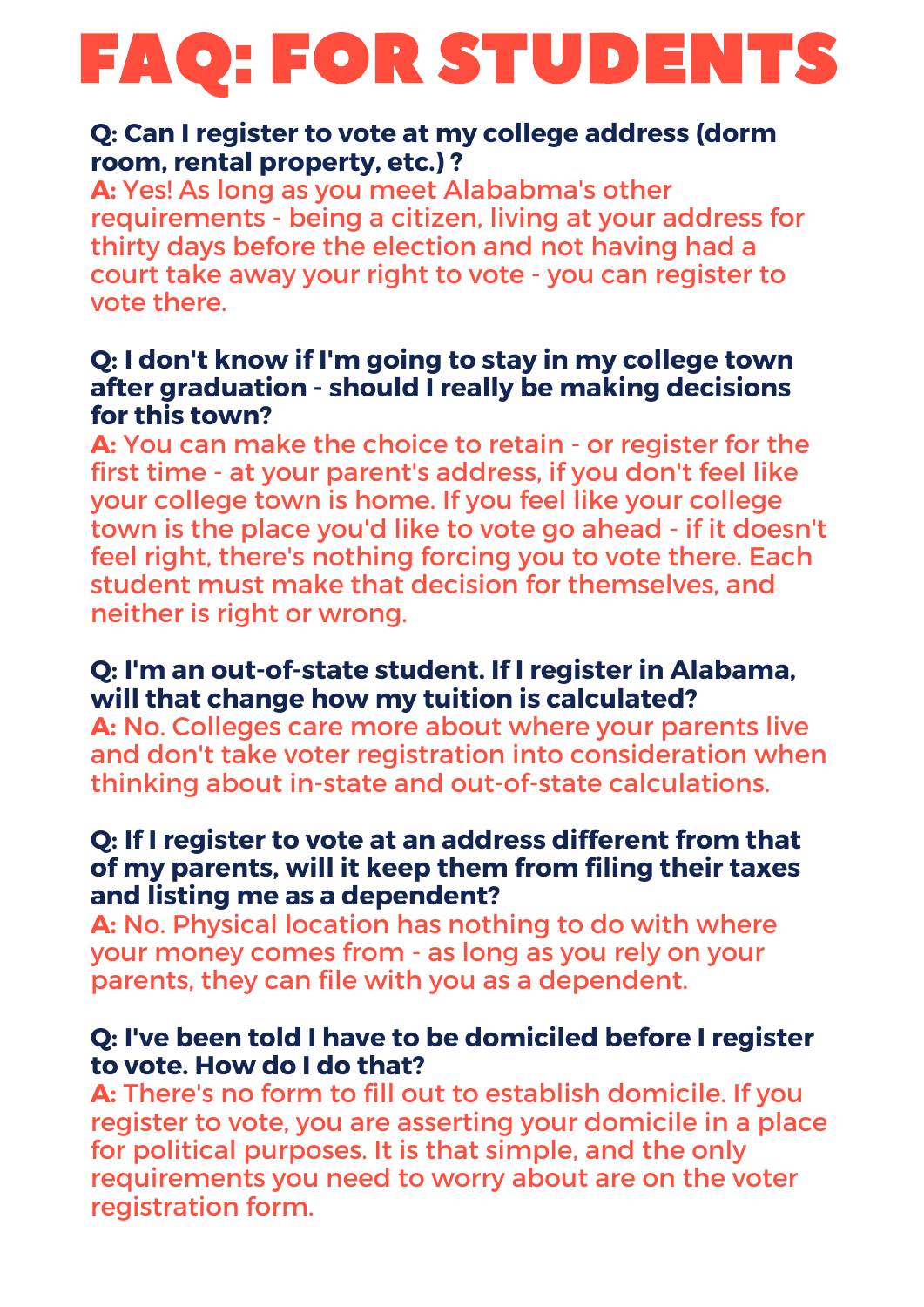## FAQ: FOR VOLUNTEERS

#### **Q: I volunteer on apolitical campaign doing voter registration in acollege town. Could I, or the campaign, get in trouble for registering college students to vote here?**

**A:** This is not legal advice - but college students can and should be treated like any other voter. They can register to vote if they meet Alabama's requirements, and their votes are just as valid as any other voter's.

### **Q: Students our organization works with are asking if registering to vote in our town will change their tax or tuition status. Will it?**

A: No. Colleges care more about where a student's parents live and don't take voter registration into consideration when thinking about in-state and out-of state calculations, and physical location doesn't affect tax dependency status.

### **Q: Our organization has been accused of inviting students who aren't "real" members of our community to vote improperly. Have we done something wrong?**

**A:** Each college student is a different person, and each college student makes the decision for themselves where they feel is home. There's no enforceable legal requirement that means college students have to "prove" they belong in acollege community - like any American, they get to choose where they live and what they do. Reaching out to people who **live** in a community is just good politics.